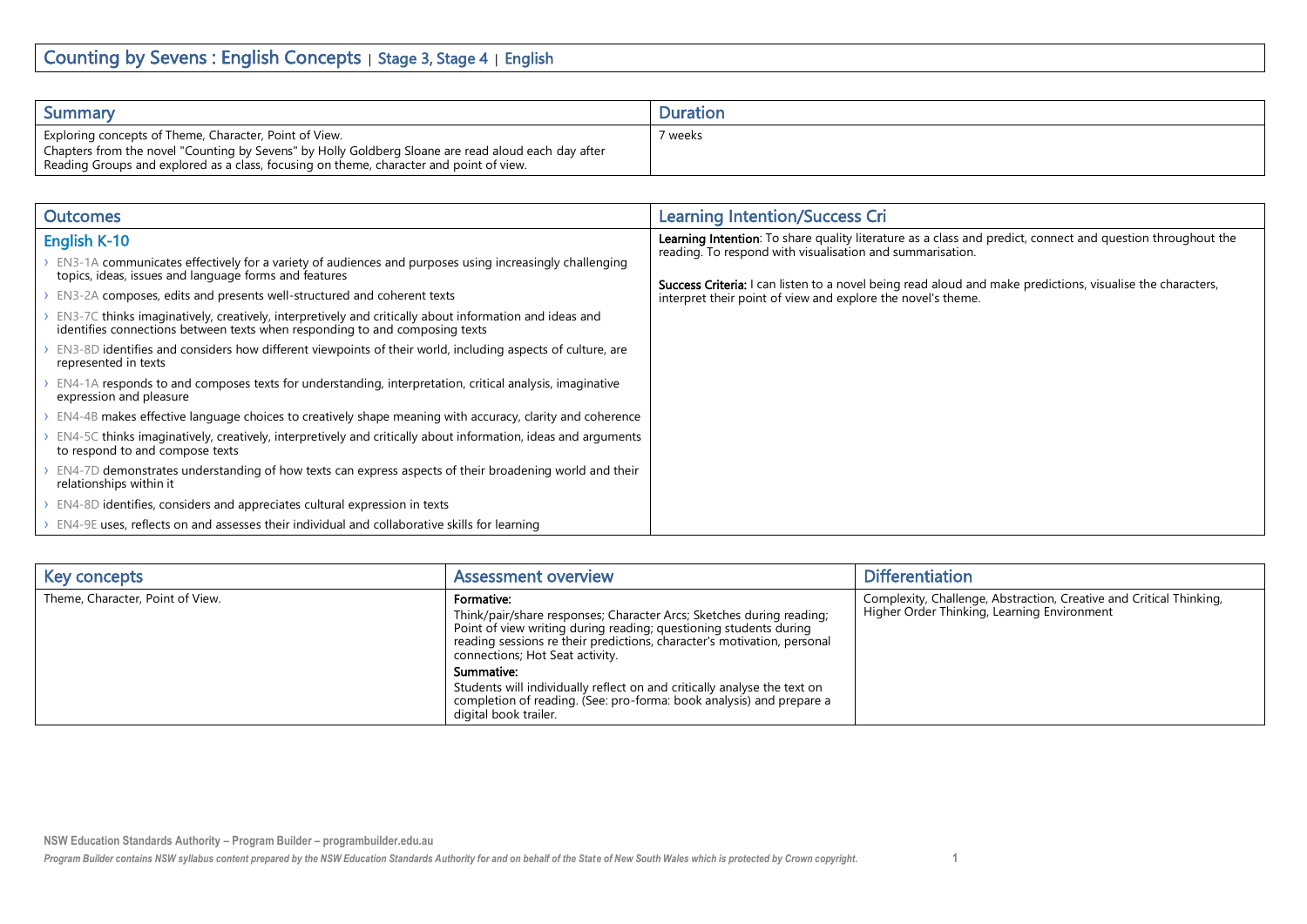| <b>Content</b>                                                                                                                                                                                                                                                                                                                                                                                                                                                                                                                                                                                                                                                                                                                                                                                                           | <b>Teaching, learning and assessment</b>                                                                                                                                                                                                                                                                                                                                                                                                                                                                                                                                                                                                                                                                                                             | <b>Adjustments and extensions</b>                                                                                                                                                                                                                                                                                                                                                                                                                                                  |
|--------------------------------------------------------------------------------------------------------------------------------------------------------------------------------------------------------------------------------------------------------------------------------------------------------------------------------------------------------------------------------------------------------------------------------------------------------------------------------------------------------------------------------------------------------------------------------------------------------------------------------------------------------------------------------------------------------------------------------------------------------------------------------------------------------------------------|------------------------------------------------------------------------------------------------------------------------------------------------------------------------------------------------------------------------------------------------------------------------------------------------------------------------------------------------------------------------------------------------------------------------------------------------------------------------------------------------------------------------------------------------------------------------------------------------------------------------------------------------------------------------------------------------------------------------------------------------------|------------------------------------------------------------------------------------------------------------------------------------------------------------------------------------------------------------------------------------------------------------------------------------------------------------------------------------------------------------------------------------------------------------------------------------------------------------------------------------|
| Stage 3 - Thinking imaginatively, creatively, interpretively<br>and critically<br>Students:<br>Engage personally with texts<br>■ recognise and explain creative language features in imaginative,<br>informative and persuasive texts that contribute to engagement<br>and meaning<br>■ interpret events, situations and characters in texts<br>■ explain own preferences for a particular interpretation of a text,<br>referring to text details and own knowledge and experience<br>■ think critically about aspects of texts such as ideas and events<br>• think imaginatively when engaging with texts, using prediction,<br>for example, to imagine what happens to characters after the<br>text<br>compare how composers and illustrators make stories exciting,<br>moving and absorbing to hold readers' interest | Concept: Theme<br>Whole class discussion<br>Introduce text, read blurb. Explain that we will be unpacking the central<br>theme as we progress through the novel. Watch video (2m 52s)<br>https://education.nsw.gov.au/teaching-and-learning/curriculum/key-<br>learning-areas/english/ES1S3/textual-concepts/theme<br>Discuss the difference between 'topic' and 'theme' (the central idea<br>running throughout the text) by looking for the themes in popular texts<br>and movies.<br>Ask students to "Think/Pair/Share" with their own examples. Share by<br>making "pairs" into "squares".<br>One from each square to share examples to whole class - reiterate that<br>the theme is a sentence, relating to a bigger world issue, not one word. | <b>Adjustment Strategy: Complexity</b><br>• The novel deals with difficult emotions such as grief and feeling<br>alone<br>complex adult characters<br>resilient teenage characters<br>Adjustment strategy: Abstraction<br>Going beyond superficial facts<br>scrutinising underlying ideas<br>■ asking "what makes you say that?"<br>Adjustment strategy: Learning environment<br>using think-pair-share routines to encourage collaboration, active<br>reasoning and communication |
| Stage 4 - Outcome 1<br>" interpret the stated and implied meanings in spoken texts, and<br>use evidence to support or challenge different perspectives<br>(ACELY1730) <b></b> 佛堂<br>compare the ways that language and images are used to create<br>character, and to influence emotions and opinions in different<br>types of texts (ACELT1621) 前 母<br>" recognise and analyse the ways that characterisation, events and<br>settings are combined in narratives, and discuss the purposes<br>and appeal of different approaches (ACELT1622)<br>Stage 3 - Thinking imaginatively, creatively, interpretively                                                                                                                                                                                                            | Concept: Character<br>Model a 'character arc'. In triads, students begin to create a visual<br>interpretation of Willow's character development as the novel<br>progresses (to be added to over time).<br>VISUALISATION #1: While Teacher reads aloud, students sketch their<br>interpretation of what Willow (protagonist) looks like (in scrap books).<br>Use given description plus that implied by the characterisation.<br>VISUALISATION #2: As Teacher reads aloud, sketch Dell Duke<br>(supporting character) in scrap books. Use Willow's description and<br>implied characteristics.<br><b>Concept: Point of View</b>                                                                                                                       | Adjustment strategy: abstraction<br>■ unpacking thinking at a deeper level, demanding justification of<br>reason and thought<br>going beyond superficial facts                                                                                                                                                                                                                                                                                                                     |
|                                                                                                                                                                                                                                                                                                                                                                                                                                                                                                                                                                                                                                                                                                                                                                                                                          |                                                                                                                                                                                                                                                                                                                                                                                                                                                                                                                                                                                                                                                                                                                                                      |                                                                                                                                                                                                                                                                                                                                                                                                                                                                                    |

**NSW Education Standards Authority – Program Builder – programbuilder.edu.au**